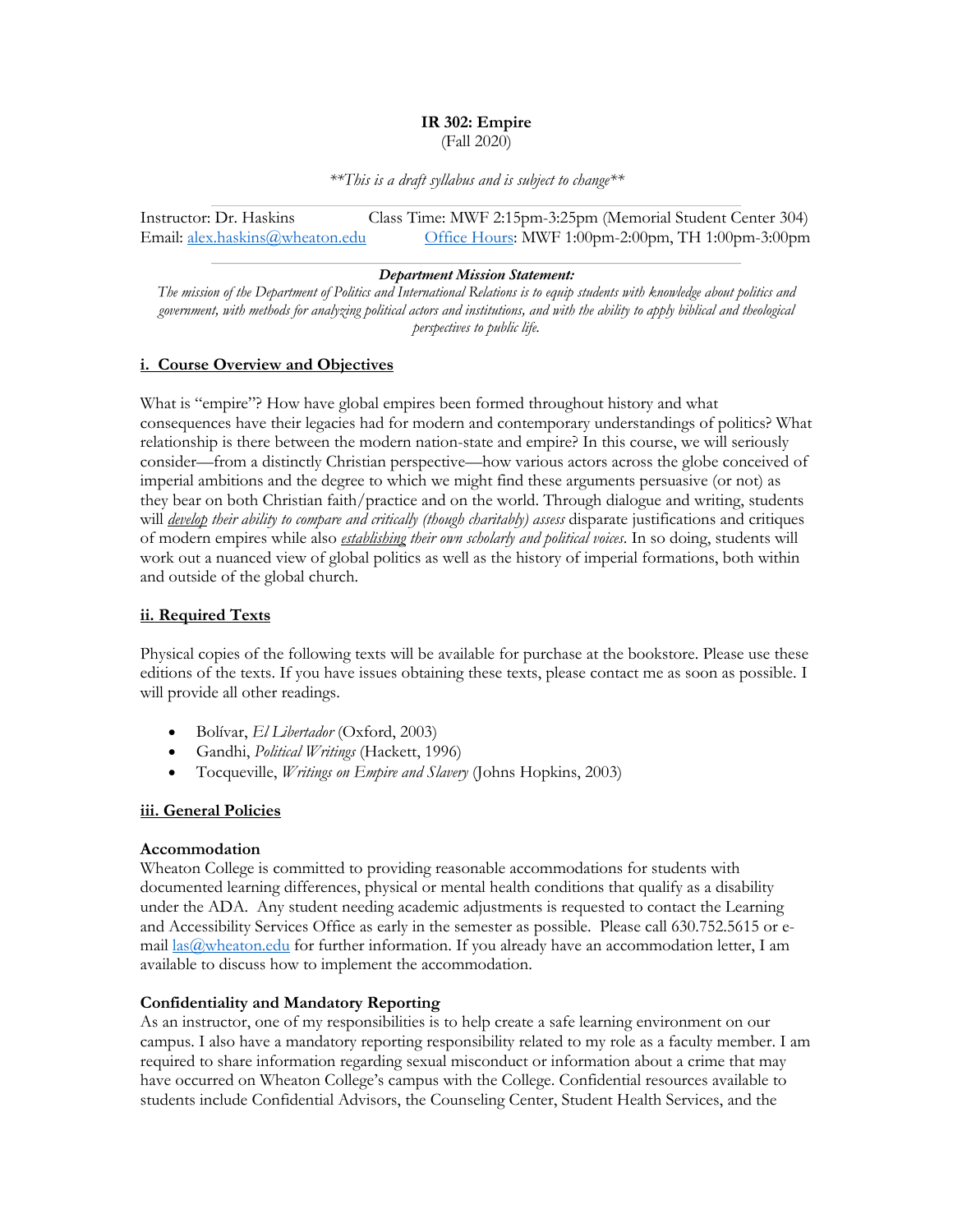Chaplain's Office. More information on these resources and College Policies is available at www.wheaton.edu/sexualassaultresponse.

#### **COVID-19 Statement**

In accordance with the Wheaton College Face Covering Policy and *COVID Safe, Thunder Strong Commitment* signed by each student and faculty member, CDC-approved face coverings and social distancing are required while attending class. Failure to comply with wearing a face covering or social distancing will result in dismissal from the class session and an unexcused absence. Multiple violations can lead to dismissal from the class. If a student falls ill, they ought to notify me immediately and quarantine. Such students will still need to complete assignments on time (remotely), to the best of their ability. If students become too ill to work, grading will be adjusted accordingly.

#### **Inclusive Language**

As per the faculty rules, I expect students to use gender inclusive language for human beings.

#### **Writing Center**

Writing Center: The Writing Center is a free resource that equips undergraduate and graduate students across the disciplines to develop effective writing skills and processes. This academic year, the Writing Center is offering online appointments only. Learn more about online consultations for undergraduates and graduate students, and make an appointment.

#### **iv. Assignments, Grading, and Policies**

## **Attendance and Participation 25 %**

Regular class attendance and active participation facilitate both course learning objectives: critically (though charitably) assessing and formulating original arguments concerning themes within these texts. Thus, attendance and participation in class is mandatory. Absences due to personal emergencies, illness, or other legitimate causes will be excused with advanced notice and proper documentation (e.g. a letter or email from your doctor), where applicable. We will not begin in a "dual modality" format for class, unless students or faculty are attending class remotely. If we do have remote attenders or anyone shows symptoms of COVID and is asked to quarantine, we will switch to a dual modality format with said persons attending online via Zoom. In-person students will be also expected to log into Zoom for the duration of class discussion and to mute both their Zoom and their computer microphone unless speaking. Online students need only mute their Zoom. If we are required to transition fully to remote learning, we will conduct class by Zoom. If Zoom malfunctions, discussion will move to another platform (e.g. Google Meet) and/or Schoology, as deemed appropriate. On Zoom or another platform, all classes will be recorded and uploaded to Schoology for students who cannot attend synchronously (e.g. due to time zones, sickness). Good participation reflects quantity *and* quality of in-class comments (in Zoom or in the Zoom chat). Students are expected to come to class with texts readily available, having done the reading and prepared for respectful and substantive discussion. Students are encouraged to monitor the Zoom Chat and bring attention to unaddressed questions or comments. After students enter and before they exit the class, they must clean their desks and chairs with available disinfectants. In-person students will be dismissed by row each class. Laptops and accommodation technology are allowed only for course-related activities; other observed activities will result in a grade reduction. Office hours will be conducted online via Zoom. Students can sign up on Schoology (link to be posted). I am available in office hours for any student (or pair of students) wishing to discuss methods for engaging more effectively in class discussion or for securing a means to access Zoom and Schoology if a student does not possess a computer. Students may use the restroom and grab water at their discretion, but they are required to wear their masks at all times and to return to class if restroom occupancy has been met. Between weeks 3-12, students will be required to sign up for two classes in which they will lead discussion/set the agenda by highlighting two major themes in the readings and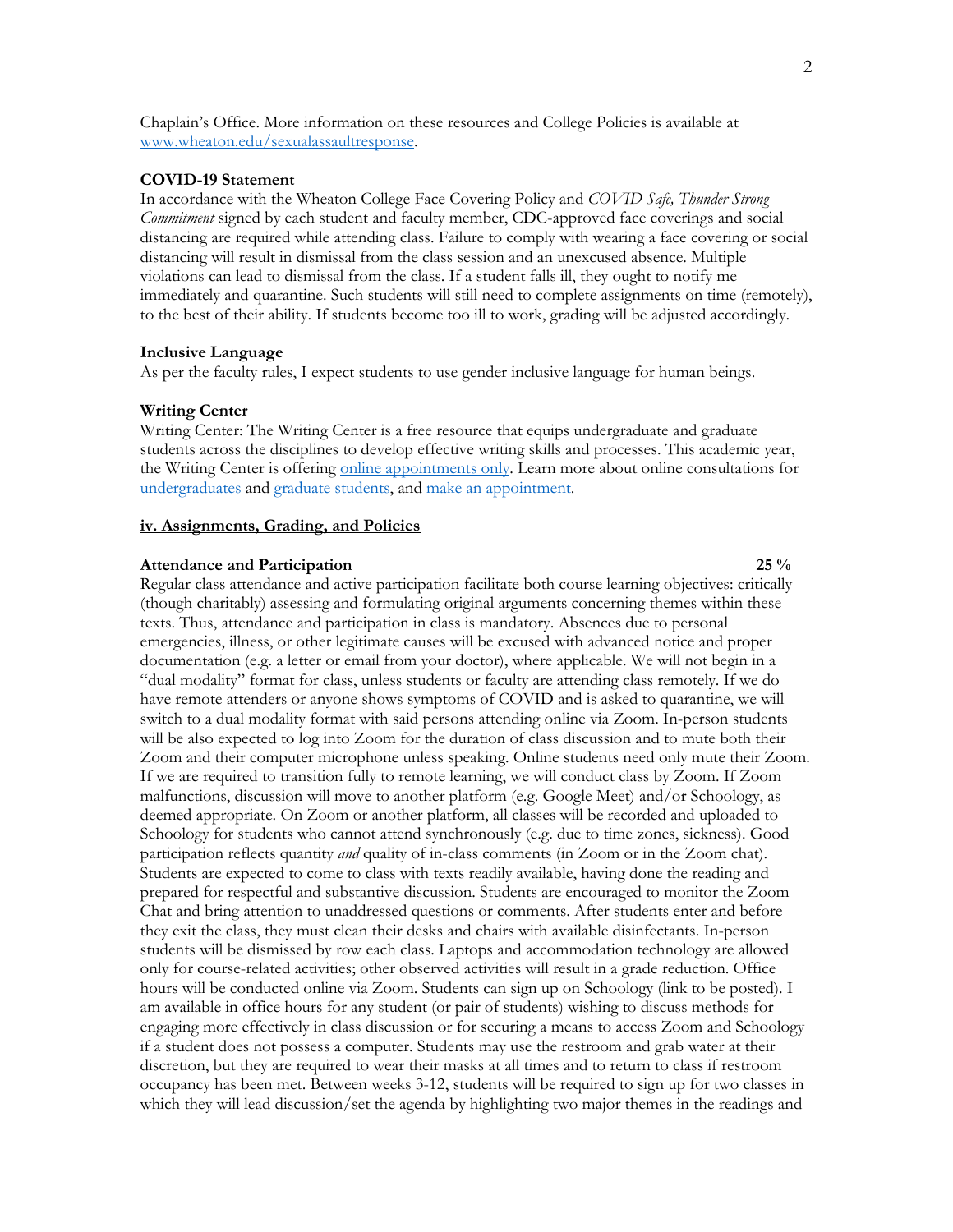posing a puzzle/problem/tension/question on each to the class. Students will be required to post their two questions on Schoology at least 12 hours before our synchronous class session begins. For any asynchronous students, I will act as the facilitator for their agenda setting/discussion leading during the relevant synchronous session. During the last two weeks of the course, students will do seminar-style presentations in which students will circulate their final papers for the class to read at least 48 hours in advance. On the day of their final presentation, students will present their paper's main argument, followed by a student discussant's comments and general class discussion. For asynchronous students, they will be asked to record and upload their presentation to Schoology 12 hours before the synchronous session. The other students are expected to have viewed the recording before class. That session's discussant comments and general class discussion will be recorded and uploaded for the asynchronous student presenter. Presentation dates will be decided after prospectuses have been submitted. I am available for any student wishing to discuss methods for engaging more effectively in class discussion.

| <b>General Class Participation</b> | 15%   |
|------------------------------------|-------|
| Agenda Setting/Leading Discussion  | $5\%$ |
| <b>Seminar Presentations</b>       | $5\%$ |

#### **Analysis Essay 25%**

The shorter analysis essay serves as a written means for students to demonstrate their ability to practically reflect on course material and develop the writing skills for the longer essay. This essay will involve substantial reconstruction of board game strategies in service of a focused argument. I advise students to take scrupulous notes during gameplay; these notes will serve as your primary access to the "text". I will send a prompt in advance of the gameplay to aid in strategy formation and reflection. The analysis essays should be doubled-spaced, 12pt font, normal margins and ~1000 words. Essays must answer the prompt, be original and on time (plagiarism/late policies below). Essays are due week 12 via Schoology.

#### **Final Research Essay 50 %**

The final research essay gives students an opportunity to demonstrate their ability to critically, yet charitably, assess the course material (and other related literature) while conducting original research. This must be original work from the student; plagiarism is not tolerated under any circumstance and will result in failure on the assignment and possibly failure in the course or further College sanctions. If students are unclear on what constitutes plagiarism, they should consult the Student Handbook and Community Covenant. A  $\sim$ 1,000-word research prospectus (10% of grade) with (1) the research question you propose to answer, (2) a general outline of the paper and (3) an annotated bibliography of five *scholarly* (i.e. published with an academic press or journal) primary and secondary sources with at least one primary and one secondary source and no more than 100 words per annotation will be due in week 6 via Schoology. In week 13, we will have a peer feedback workshop on your introductions. (*A note: introductions are often best saved toward the end of writing the initial draft of the paper [after the body paragraphs] and then revised in subsequent drafts. Thus, where you are by the time of the workshop will*  be a good indication of how much work you will need to do over Thanksgiving break. My aim is that all students will have minimal work during break. For students, this means planning carefully and gradually writing during the term, *as opposed to writing their essay all at the last minute*.) Students will bring their introductions (no more than 1000 words) to class and review each other's developing arguments. I will provide a sheet for the introduction feedback session via Schoology. Students must answer all parts of the feedback sheet and send their responses to their partner. Final essays should be 12pt font, normal margins, doublespaced and should answer the prompt. The final essay should be  $\sim$ 4000 words. The final essay will be due **the Sunday of week 14** via Schoology with the peer feedback sheet included at the end of the essay. Students who submit a post-assessment survey before the beginning of our last class may elect to have a 24-hour extension. I will not read drafts of essays, but am available to discuss essay ideas. Late essays will be reduced by one-third a letter grade (e.g. from a  $B+$  to a B) for every day past the due date and I will not accept essays after three days without a legitimate cause substantiated by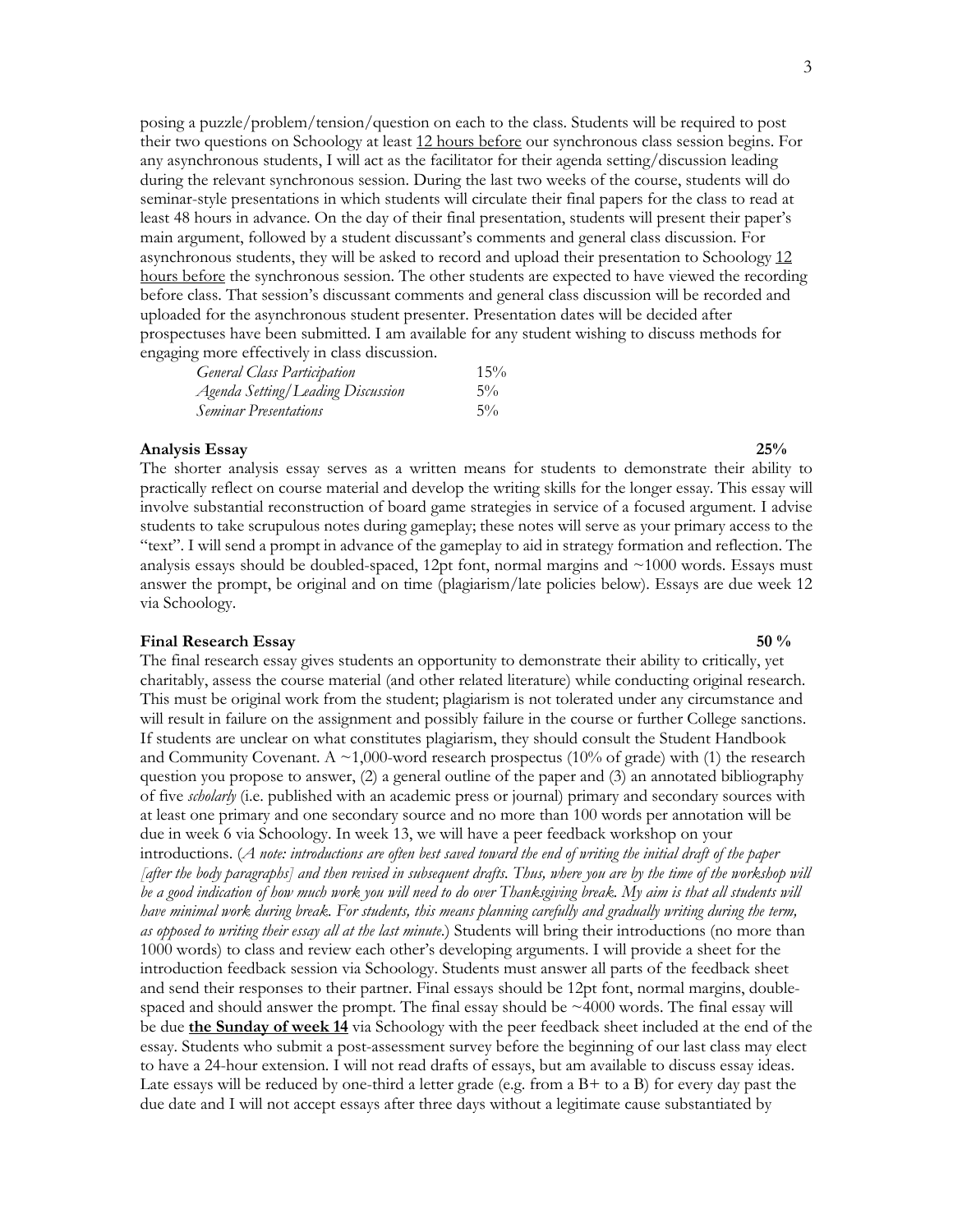advanced notice and proper documentation (e.g. a letter or email from your advisor), where applicable.

- **Ways to know you do not have tension in your research question**: (1) your question is easily answered or no one can argue with it, (2) it cannot be answered because we do not have enough information or familiarity with the literature, (3) the question is not interesting to the group (somewhat subjective)
- **Steps to developing a research question with tension:** read the whole text  $carefully\rightarrow$  take extensive notes (esp. on perplexing passages, potential questions the text or lit raise) $\rightarrow$ go back to potential questions and see if they can be refined into questions that do not give an easy answer (e.g. "Is Christianity imperial?" Many would say yes, but many would say no.) $\rightarrow$ revise your questions as you read secondary literature related to your evolving questions**>**Pick a question and begin the writing process (see *italics* above)

#### **v. Tips for Success**

In my experience, students who follow these tips tend to do well. I encourage you to heed them.

- *Finish the reading at least 24 hours before it is due*. For example, finish Wednesday's class reading by Tuesday morning. This will require time management, but it allows more time for reflection and time to develop agenda setting questions that actually have tension in them.

- *Take notes as you read, in the text*. This will allow you to track your reactions to the readings and think (ahead of class) about intriguing or puzzling passages.

- *Come to office hours*. I do not bite. I am invested in you succeeding in this course.

- *Talk with your peers about the readings outside of class*. It helps you process and vocalize your views on the text(s) in preparation for class discussion.

- [For any writing assignment] *Map out your argument—section by section, paragraph by paragraph*. If you cannot justify why a section or paragraph should be included in the writing assignment, do not include it.

#### **vi. Reading Schedule**

*Assignments listed under each day are due for that day. Readings reflect a balance of primary and secondary sources. Students are expected to gain a general view of prominent concepts and arguments, from which they may elect to develop a more focused research topic in the final essay. All readings will be in English.*

## **[Pages of Reading]**

## Week One M (8/24): **NO CLASS \*Complete Pre-Assessment Surveys\***

| W (8/26): Locke, <i>The Fundamental Constitutions of Carolina</i> (1669) |  |  |  |                                                       |  |  | $\lceil -61 \rceil$ |          |  |
|--------------------------------------------------------------------------|--|--|--|-------------------------------------------------------|--|--|---------------------|----------|--|
|                                                                          |  |  |  | --------, <i>Second Treatise</i> (1689), chs. 1-5, 16 |  |  |                     |          |  |
| $\sim$ $\sim$ $\sim$ $\sim$ $\sim$                                       |  |  |  |                                                       |  |  |                     | $\cdots$ |  |

F (8/28): Armitage, "John Locke, Carolina, and the 'Two Treatises of Government'" (2004) **[~54]** Farr, "Locke, Natural Law, and New World Slavery" (2008)

# Week Two M (8/31): Vitoria, *Political Writings* "On the American Indians" (1539) **[~62]** W (9/2): Las Casas, *A Short Account of the Destruction of the Indes* (1542/1552) **[~59]** F (9/4): Sherwood, "Vitoria's More Excellent Way" (2013) **[~61] \*Final Essay Prompts Out\***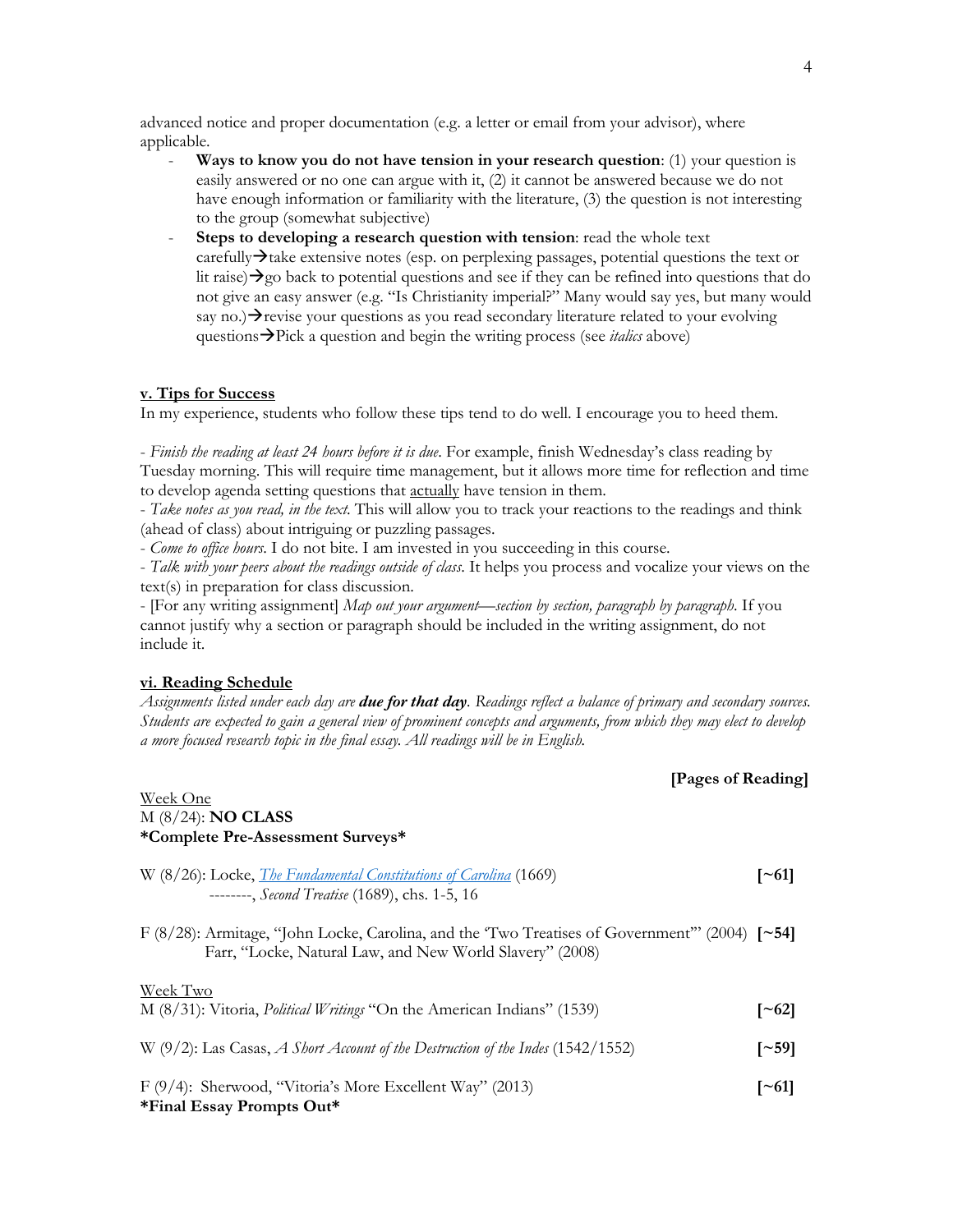## Week Three M (9/7): **NO CLASS (Labor Day)**

| W (9/9): Smith, <i>Wealth of Nations</i> (1776), bk. 4 ch. 7 [part 3]                                                                                                                            | $\lceil$ ~51]            |
|--------------------------------------------------------------------------------------------------------------------------------------------------------------------------------------------------|--------------------------|
| F (9/11): Palen, "Adam Smith as Advocate of Empire" (2014)<br>Rothschild, "Adam Smith in the British empire" (2014)                                                                              | $\left[\sim\right]$      |
| Week Four<br>M (9/14): Burke, "Speech on Fox's East India Bill" (1783), pt. 1                                                                                                                    | $\left[ \sim 32 \right]$ |
|                                                                                                                                                                                                  |                          |
| W (9/16): Burke, "Speech on Fox's East India Bill" (1783), pt. 2                                                                                                                                 | $\lceil 31 \rceil$       |
| F (9/18): Pitts, "Burke and the Ends of Empire" (2012)<br>Whelan, "Burke on India" (2012)                                                                                                        | $\lceil 24 \rceil$       |
| <b>Week Five</b>                                                                                                                                                                                 |                          |
| M (9/21): Cugoano, Thoughts and Sentiments (1791), pp. 9-18, 28-45, 59-71                                                                                                                        | $\lceil 241 \rceil$      |
| W (9/23): Rhodes, Life and Speeches (1883, 1894, 1899 speech excerpts)                                                                                                                           | $\left[\sim\right]$      |
| F $(9/25)$ : Peters, "The Anti-imperialism of Cugoano" (2017)<br>Phimister, "Rhodes, Rhodesia, and the Rand" (1973)                                                                              | $\left[\sim\right]$      |
| <b>Week Six</b>                                                                                                                                                                                  |                          |
| M (9/28): Dubois et al., Slave Revolution in the Caribbean (1797-1801), pp. 147-53, 167-170<br>Geggus, The Haitian Revolution (1793-1798), pp.117-138                                            | $\left[\sim\right]$      |
| W (9/30): Geggus, The Haitian Revolution (1797-1802), pp.139-167, 174-175                                                                                                                        | $\left[ \sim 30 \right]$ |
| F $(10/2)$ : James, The Black Jacobins (1938) chs. VI, X<br>RESEARCH PAPER PROSPECTUSES DUE IN CLASS                                                                                             | $\lceil 37 \rceil$       |
| <b>Week Seven</b>                                                                                                                                                                                |                          |
| M (10/5): Bolívar, El Libertador (1815, 1819), pp. 12-53                                                                                                                                         | $\lceil 242 \rceil$      |
| W (10/7): Bolívar, El Libertador (1812, 1826, 1829), pp. 3-11, 54-63, 95-102<br>Geggus, The Haitian Revolution (1817/1822/1825/1826), pp.197-198                                                 | $\lceil 29 \rceil$       |
| F (10/9): Simon, The Ideology of Creole Revolution (2017), ch. 4                                                                                                                                 | $\lceil$ ~39]            |
| <b>Week Eight</b>                                                                                                                                                                                |                          |
| M (10/12): Mill, <i>History of British India</i> (1817), vol. 2 ch. 10<br>[part 1] pp. 135-137, 139, 143-146, 157-158, 162, 166-171<br>[part 2] pp. 176-177, 182-183, 186-190, 195, 197-198, 201 | $\lceil$ ~30]            |
| W (10/14): Mill, J.S., "Civilization" (1836)<br>----------, "A Few Words on Non-Intervention" (1859)                                                                                             | $\left[ \sim 33 \right]$ |
| F (10/16): Gandhi, <i>Political Writings</i> ["Part I. Satyagraha"] (1909-1948), pp. 49-91                                                                                                       | $\lceil 243 \rceil$      |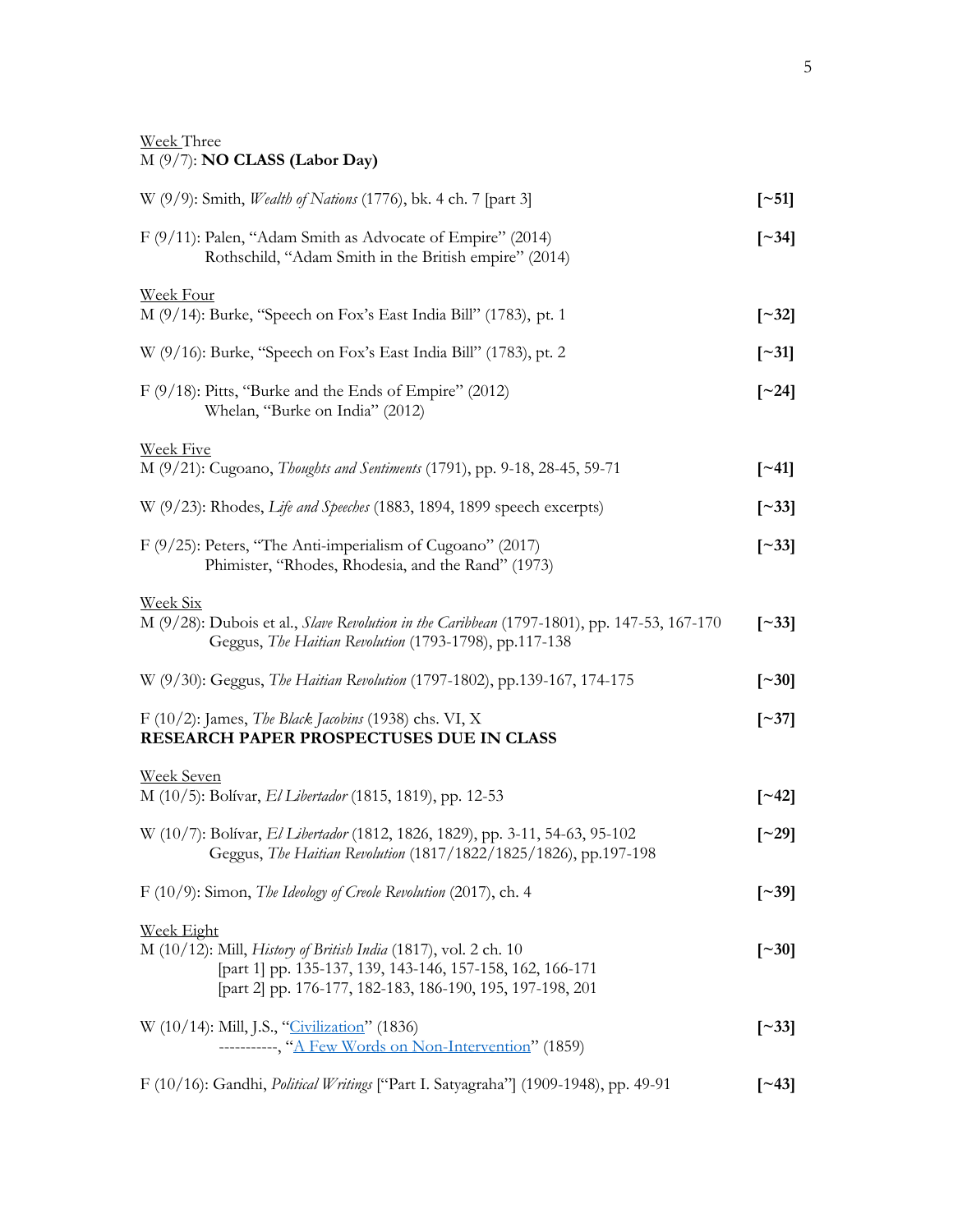| <b>Week Nine</b><br>M (10/19): Tunick, "Tolerant Imperialism" (2006)<br>Mantena, "Another Realism" (2012)<br>*Risk Analysis Prompts Out*                                                                                                                                           | $\lceil 242 \rceil$       |
|------------------------------------------------------------------------------------------------------------------------------------------------------------------------------------------------------------------------------------------------------------------------------------|---------------------------|
| $W(10/21)$ : NO CLASS (FALL BREAK)                                                                                                                                                                                                                                                 |                           |
| F (10/23): Tocqueville, <i>Democracy in America</i> I.II.10 (1835) pp. 371-391                                                                                                                                                                                                     | $\lceil 21 \rceil$        |
| Week Ten<br>M (10/26): Deloria Jr., Custer Died for Your Sins (1969), chs. 2, 5                                                                                                                                                                                                    | $\lceil -50 \rceil$       |
| W (10/28): Deloria Jr., God is Red (1973), chs. 15-16<br>Temin, "Custer's Sins" (2017)<br>*Recommendation: Do Risk Simulation & Analysis This Weekend or the next*                                                                                                                 | $\left[ \sim 52 \right]$  |
| F (10/30): Tocqueville, <i>Writings on Algeria</i> "First & Second Letters on Algeria" (1837)                                                                                                                                                                                      | $\lceil 22 \rceil$        |
| <b>Week Eleven</b><br>M (11/2): Tocqueville, <i>Writings on Algeria</i> "Essay on Algeria" (1841)                                                                                                                                                                                  | $\lceil 58 \rceil$        |
| W (11/4): Richter, "Tocqueville on Algeria" (1963)<br>Boesche, "The Dark Side of Tocqueville" (2005)                                                                                                                                                                               | $\lceil$ ~51]             |
| $F(11/6)$ : DuBois, "Of the Culture of White Folk" (1917)<br>---------, "Colonies and Moral Responsibility" (1946)                                                                                                                                                                 | $\lbrack \sim 27 \rbrack$ |
| <b>Week Twelve</b><br>M (11/9): Fanon, "The Trials and Tribulations of National Consciousness" (1961)                                                                                                                                                                              | $\lceil 248 \rceil$       |
| W (11/11): Gordon, Creolizing Political Theory (2014), ch. 4<br>Valdez, "Cosmopolitanism without National Consciousness is not Radical"<br>RISK GROUP PRE-STRATEGY, IN-PLAY NOTES, & ESSAY DUE                                                                                     | $\lceil 244 \rceil$       |
| F (11/13): Sources of Japanese Tradition Vol. II, pp. 980-983, 798-811, 1006-1007<br>"Chapter 45: Empire and War" (chapter introduction)<br>Soho, "A Japanese Nationalist's View of the West and Asia" (1886-1945)<br>Hachiro, "The Greater East Asia Co-Prosperity Sphere" (1940) | $\lbrack -20\rbrack$      |
| <b>Week Thirteen</b><br>M (11/16): Sources of Korean Tradition Vol. II, pp. 315-351<br>"Chapter 33: National Culture During the Colonial Period"<br>"Chapter 34: The Nationalist Movement"                                                                                         | $\left[\sim 37\right]$    |
| W (11/18): Dower, <i>War without Mercy</i> "Global Policy" & "Notes (Ch. 10)" (1943)                                                                                                                                                                                               | $\left[\sim\right]$       |
| F (11/20): Stoler & McGranahan, Imperial Formations (Introduction)<br>FINAL ESSAY INTRODUCTIONS PEER FEEDBACK WORKSHOP                                                                                                                                                             | $\left[\sim\right]$ 33]   |
| <b>Week Fourteen</b>                                                                                                                                                                                                                                                               |                           |

M (11/23): **NO CLASS (THANKSGIVING)**